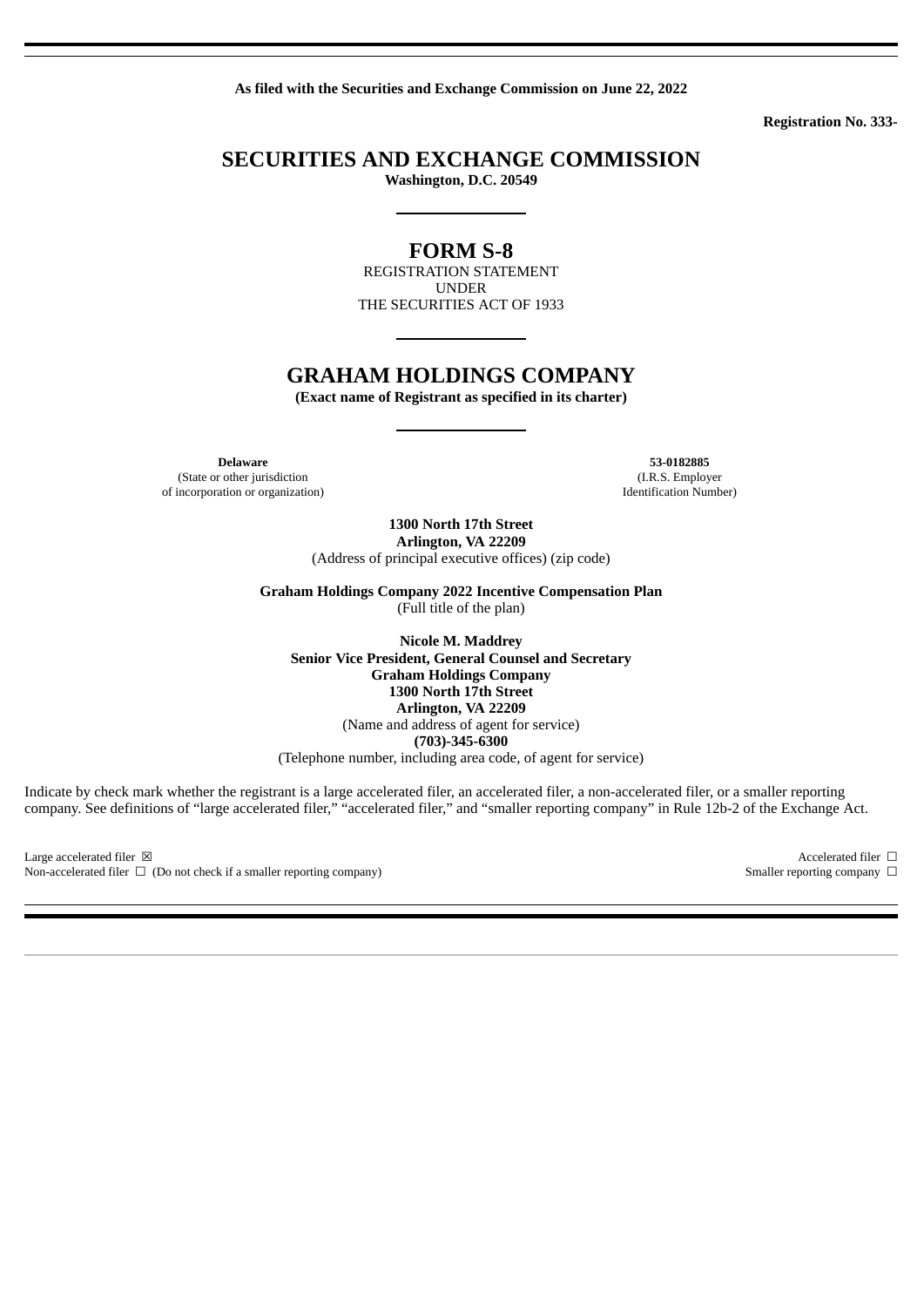#### **EXPLANATORY NOTE**

On May 5, 2022, the shareholders of Graham Holdings Company (the "Company") approved the Graham Holdings Company 2022 Incentive Compensation Plan (the "2022 Plan"), which authorizes the issuance of up to 500,000 shares of the Company's Class B Common Stock, par value \$0.01 per share ("Class B Common Stock"). This Registration Statement on Form S-8 (the "Registration Statement") registers the 500,000 shares of Class B Common Stock initially reserved for issuance under the 2022 Plan.

#### **PART I**

# **INFORMATION REQUIRED IN THE SECTION 10(a) PROSPECTUS**

# **Item 1. Plan Information**

Information required by Part I of Form S-8 to be contained in the Section 10(a) prospectus is omitted from the Registration Statement in accordance with Rule 428 under the Securities Act of 1933, as amended (the "Securities Act") and the Note to Part I of Form S-8.

# **Item 2. Registrant Information and Employee Plan Annual Information**

Information required by Part I of Form S-8 to be contained in the Section 10(a) prospectus is omitted from the Registration Statement in accordance with Rule 428 under the Securities Act and the Note to Part I of Form S-8.

## **PART II**

# **INFORMATION REQUIRED IN THE REGISTRATION STATEMENT**

#### **Item 3. Incorporation of Certain Documents by Reference**

The following documents of the Company filed with the Securities and Exchange Commission (the "Commission") are incorporated in the Registration Statement by reference and made a part hereof:

- (a) Annual Report on Form 10-K for the fiscal year ended December 31, 2021;
- (b) Quarterly Report on Form 10-Q for the quarter ended March 31, 2022;
- (c) Current Report on Form 8-K filed on May 6, 2022;
- (d) The description of the Company's Class B Common Stock contained in the Company's Registration Statement on Form 8-A filed on January 1, 1990, including any amendments or reports filed for the purposes of updating such description.

All reports and definitive proxy or information statements filed pursuant to Section 13(a), 13(c), 14 or 15(d) of the Securities Exchange Act of 1934, as amended (the "Exchange Act"), except for such reports and/or documents (or portions thereof) that are only "furnished" to the Commission or that are otherwise not deemed to be filed with the Commission pursuant to such Exchange Act sections, after the date of the Registration Statement and prior to the filing of a post-effective amendment which indicates that all securities offered hereby have been sold or which deregisters all securities then remaining unsold shall be deemed to be incorporated by reference into the Registration Statement and to be a part hereof from the date of filing of such documents.

Any statement contained in a document incorporated or deemed to be incorporated by reference herein shall be deemed to be modified or superseded for purposes of the Registration Statement to the extent that a statement contained herein or in any subsequently filed document which also is deemed to be incorporated by reference herein modifies or supersedes such statement. Any such statement so modified or superseded shall not be deemed, except as so modified or superseded, to constitute a part of the Registration Statement.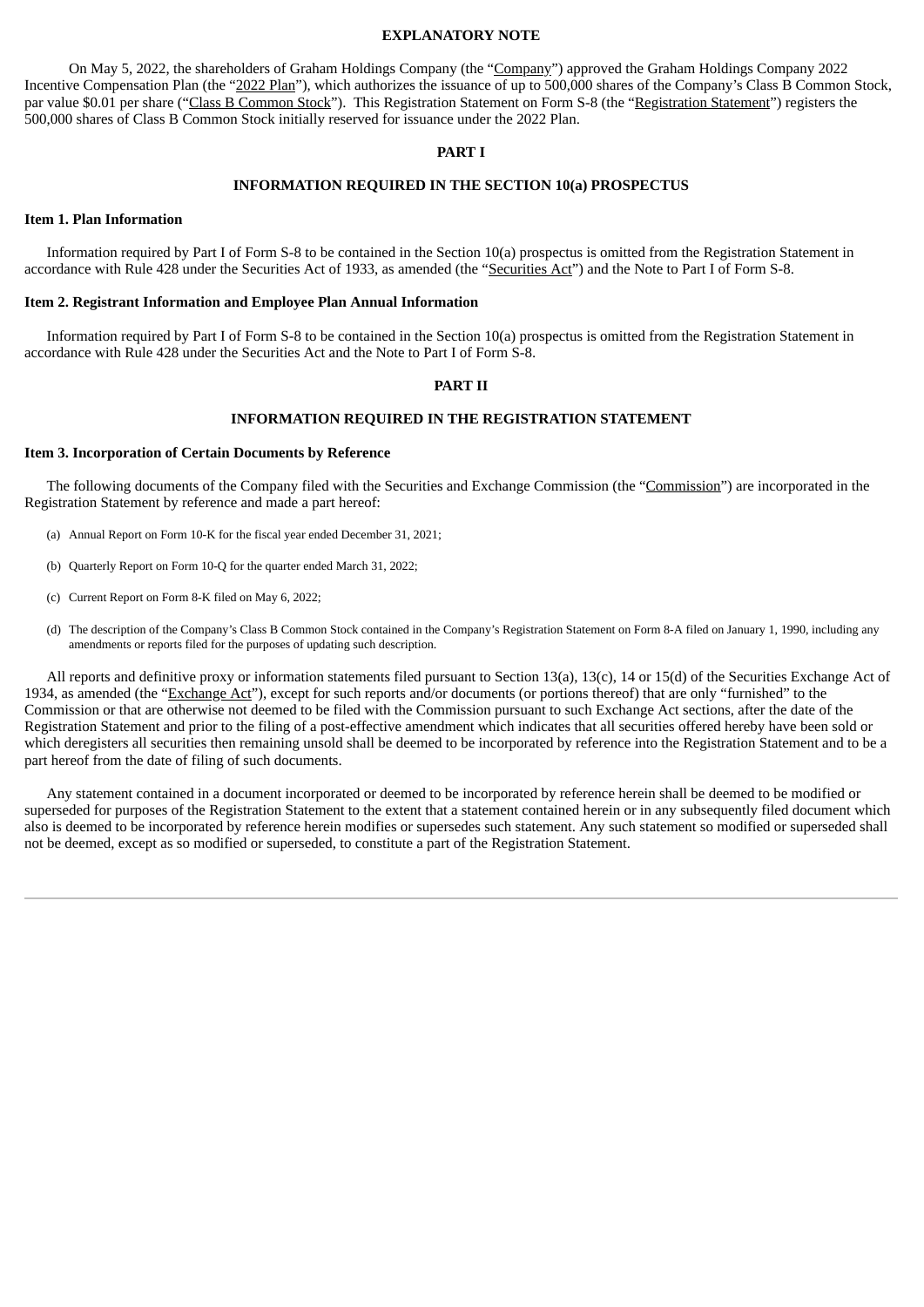### **Item 4. Description of Securities**

Not applicable.

#### **Item 5. Interests of Named Experts and Counsel**

Not applicable.

#### **Item 6. Indemnification of Directors and Officers**

Section 145(a) of the Delaware General Corporation Law ("DGCL") provides that a corporation may indemnify any person who was or is a party or is threatened to be made a party to any threatened, pending or completed action, suit or proceeding, whether civil, criminal, administrative or investigative (other than an action by or in the right of the corporation) by reason of the fact that such person is or was a director, officer, employee or agent of the corporation, or is or was serving at its request in such capacity in another corporation, partnership, joint venture, trust or other enterprise, against expenses (including attorneys' fees), judgments, fines and amounts paid in settlement actually and reasonably incurred by such person in connection with such action, suit or proceeding if such person acted in good faith and in a manner such person reasonably believed to be in or not opposed to the best interests of the corporation, and, with respect to any criminal action or proceeding, had no reasonable cause to believe such person's conduct was unlawful. The termination of any action, suit or proceeding by judgment, order, settlement, conviction, or upon a plea of nolo contendere or its equivalent, shall not, of itself, create a presumption that the person did not act in good faith and in a manner which such person reasonably believed to be in or not opposed to the best interests of the corporation, or, with respect to any criminal action or proceeding, had reasonable cause to believe that such person's conduct was unlawful.

Section 145(b) of the DGCL provides that a corporation may indemnify any person serving in such capacity who was or is a party or is threatened to be made a party to any threatened, pending or completed action or suit by or in the right of the corporation to procure a judgment in its favor against expenses (including attorneys' fees) actually and reasonably incurred by the person in connection with the defense or settlement of such action or suit if the person acted in good faith and in a manner the person reasonably believed to be in or not opposed to the best interests of the corporation, except that no indemnification shall be made in respect of any claim, issue or matter as to which such person shall have been adjudged to be liable to the corporation unless and only to the extent that the Delaware Court of Chancery or such other court in which such action or suit was brought shall determine upon application that, despite the adjudication of liability but in view of all the circumstances of the case, such person is fairly and reasonably entitled to indemnity for such expenses which the Court of Chancery or such other court shall deem proper.

Section 145(c) of the DGCL provides that to the extent that a present or former director or officer of a corporation has been successful on the merits or otherwise in defense of any action, suit or proceeding referred to above, or in defense of any claim, issue or matter, such person shall be indemnified against expenses, including attorneys' fees, actually and reasonably incurred by such person.

Section 102(b)(7) of the DGCL permits a corporation to include in its certificate of incorporation a provision eliminating or limiting the personal liability of a director to the corporation or its stockholders for monetary damages for breach of fiduciary duty as a director, provided that such provision shall not eliminate or limit the liability of a director (i) for any breach of the director's duty of loyalty to the corporation or its stockholders, (ii) for acts or omissions not in good faith or which involve intentional misconduct or a knowing violation of law, (iii) under Section 174 of the DGCL, or (iv) for any transaction from which the director derived an improper personal benefit.

As permitted by Section 102(b)(7) of the DGCL, Paragraph A of Article Ninth of Graham Holdings Company's Amended and Restated Certificate of Incorporation, as amended (the "Certificate"), provides that no director of Graham Holdings Company shall be personally liable to Graham Holdings Company or its stockholders for monetary damages for breach of fiduciary duty by such director for corporate actions as a director to the fullest extent permitted by the DGCL. Paragraph B of the Certificate also provides that Graham Holdings Company shall indemnify its officers and directors to the fullest extent permitted by the DGCL. The Certificate provides that each person who was or is made a party or is threatened to be made a party to or is otherwise involved in any claim, action, suit or proceeding, whether civil, criminal, administrative or investigative (hereinafter a "proceeding"), by reason of the fact that he or she is or was a director or an officer of Graham Holdings Company or such director or officer of Graham Holdings Company is or was serving at the request of Graham Holdings Company as a director, officer, employee, or agent of another corporation or of a partnership, joint venture, trust or other enterprise, including service with respect to an employee benefit plan (hereinafter an "indemnitee"), shall be indemnified by Graham Holdings Company to the fullest extent authorized by the DGCL as then in effect. The Certificate requires Graham Holdings Company to advance expenses to its indemnitees, provided that, if the DGCL so requires, they undertake to repay the amount advanced if it is ultimately determined by a court that they are not entitled to indemnification for such expenses.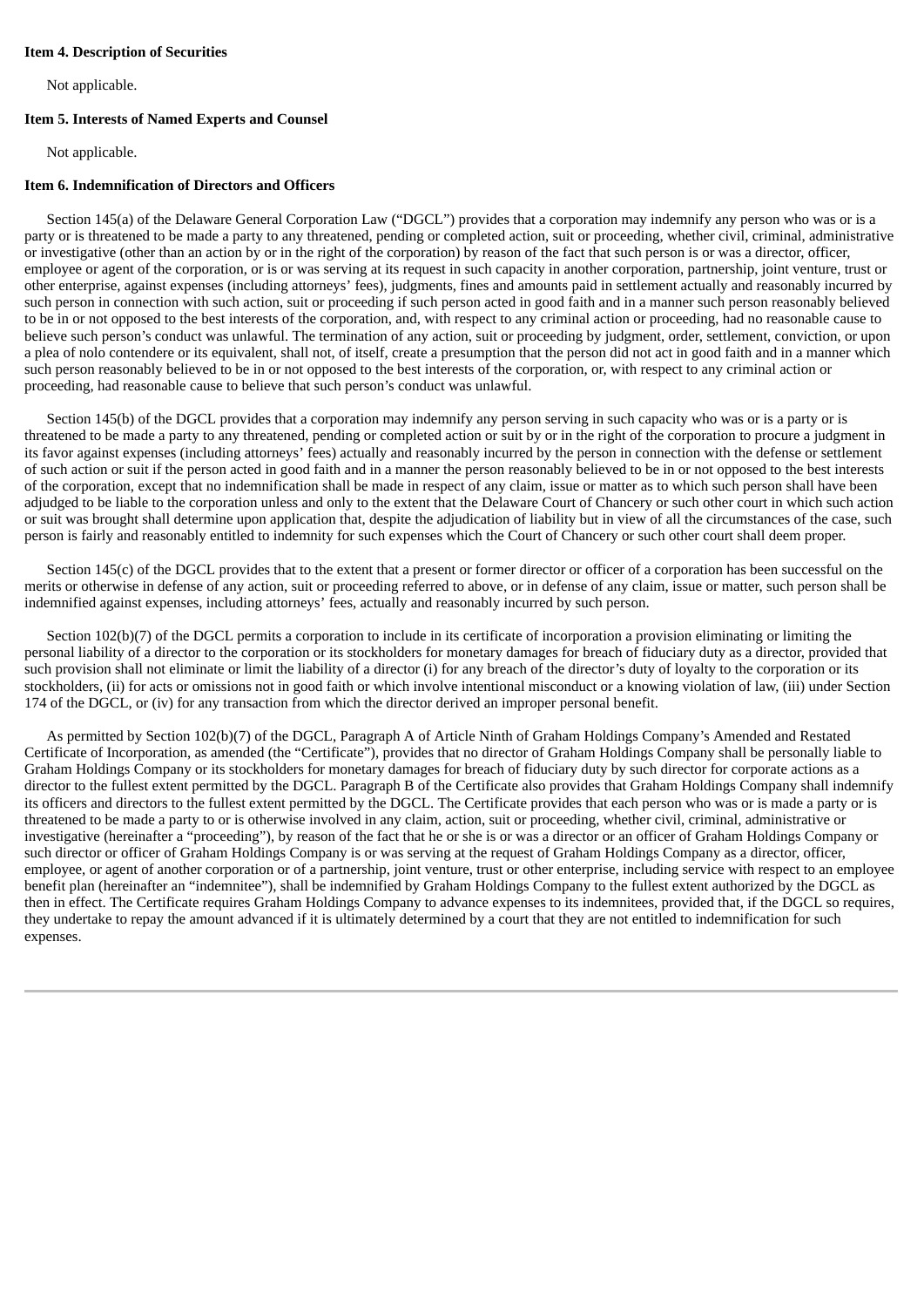Graham Holdings Company maintains insurance policies under which its directors and officers are insured, within the limits and subject to the limitations of the policies, against expenses in connection with the defense of actions, suits or proceedings, and certain liabilities that might be imposed as a result of such actions, suits or proceedings, to which they are parties by reason of being or having been directors or officers of Graham Holdings Company.

# **Item 7. Exemption from Registration Claimed**

Not Applicable.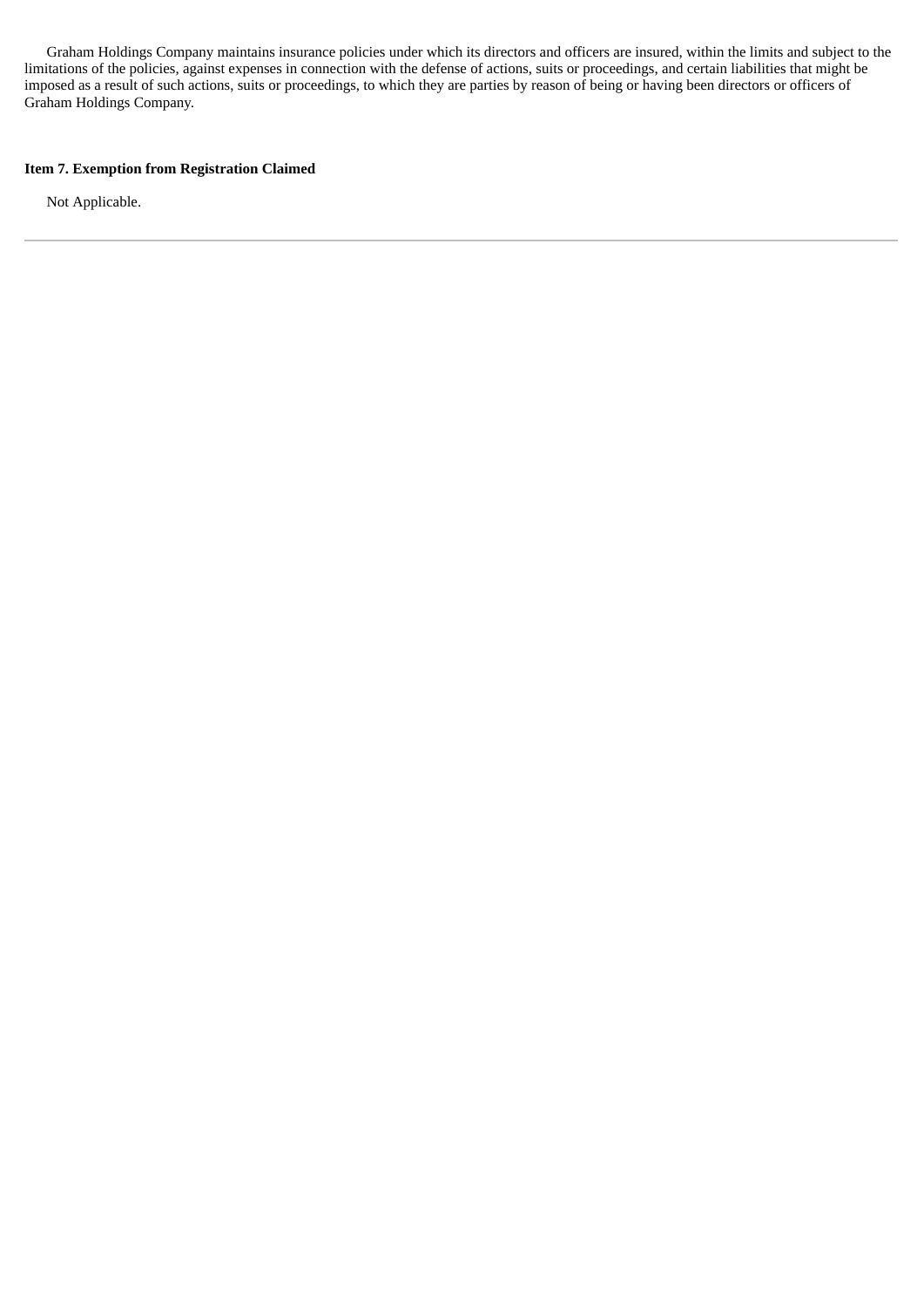### **Item 8. Exhibits**

| Exhibit<br><b>Number</b> | Exhibit                                                                                                                                                                                                                                                                    |
|--------------------------|----------------------------------------------------------------------------------------------------------------------------------------------------------------------------------------------------------------------------------------------------------------------------|
| 4.1                      | Restated Certificate of Incorporation of the Company dated November 13, 2003, filed as Exhibit 3.1 to the Company's Annual Report on Form 10-K for the<br>fiscal year ended December 28, 2003, and incorporated herein by reference.                                       |
| 4.2                      | Certificate of Amendment, effective November 29, 2013, to the Restated Certificate of Incorporation of the Company (incorporated by reference to Exhibit<br>3.1 to the Company's Current Report on Form 8-K filed November 29, 2013), and incorporated herein by reference |
| 4.3                      | By-Laws of the Company as amended and restated through November 29, 2013 (incorporated by reference to Exhibit 3.2 to the Company's Current Report<br>on Form 8-K filed November 29, 2013), and incorporated herein by reference.                                          |
| 4.4                      | Graham Holdings Company 2022 Incentive Compensation Plan, filed as Appendix A to the Company's Proxy Statement on Form DEF 14A for the fiscal<br>year ended December 31, 2021, and incorporated herein by reference.                                                       |
| 5.1                      | Opinion of Cravath, Swaine & Moore LLP (filed herewith).                                                                                                                                                                                                                   |
| 23.1                     | Consent of PricewaterhouseCoopers LLP (filed herewith).                                                                                                                                                                                                                    |
| 23.2                     | Consent of Cravath, Swaine & Moore LLP (included in Exhibit 5.1).                                                                                                                                                                                                          |
| 24.1                     | Power of Attorney (included in the signature page to the Registration Statement).                                                                                                                                                                                          |
| 107.1                    | Filing Fee Table (filed herewith).                                                                                                                                                                                                                                         |

# **Item 9. Undertakings**

- A. The undersigned Company hereby undertakes:
- (1) To file, during any period in which offers or sales are being made, a post-effective amendment to the Registration Statement:
	- (i) To include any prospectus required by Section 10(a)(3) of the Securities Act;
	- (ii) To reflect in the prospectus any facts or events arising after the effective date of the registration statement (or the most recent post-effective amendment thereof) which, individually or in the aggregate, represent a fundamental change in the information set forth in the registration statement. Notwithstanding the foregoing, any increase or decrease in volume of securities offered (if the total dollar value of securities offered would not exceed that which was registered) and any deviation from the low or high end of the estimated maximum offering range may be reflected in the form of prospectus filed with the Commission pursuant to Rule 424(b) if, in the aggregate, the changes in volume and price represent no more than 20% change in the maximum aggregate offering price set forth in the "Calculation of Registration Fee" table in the effective registration statement;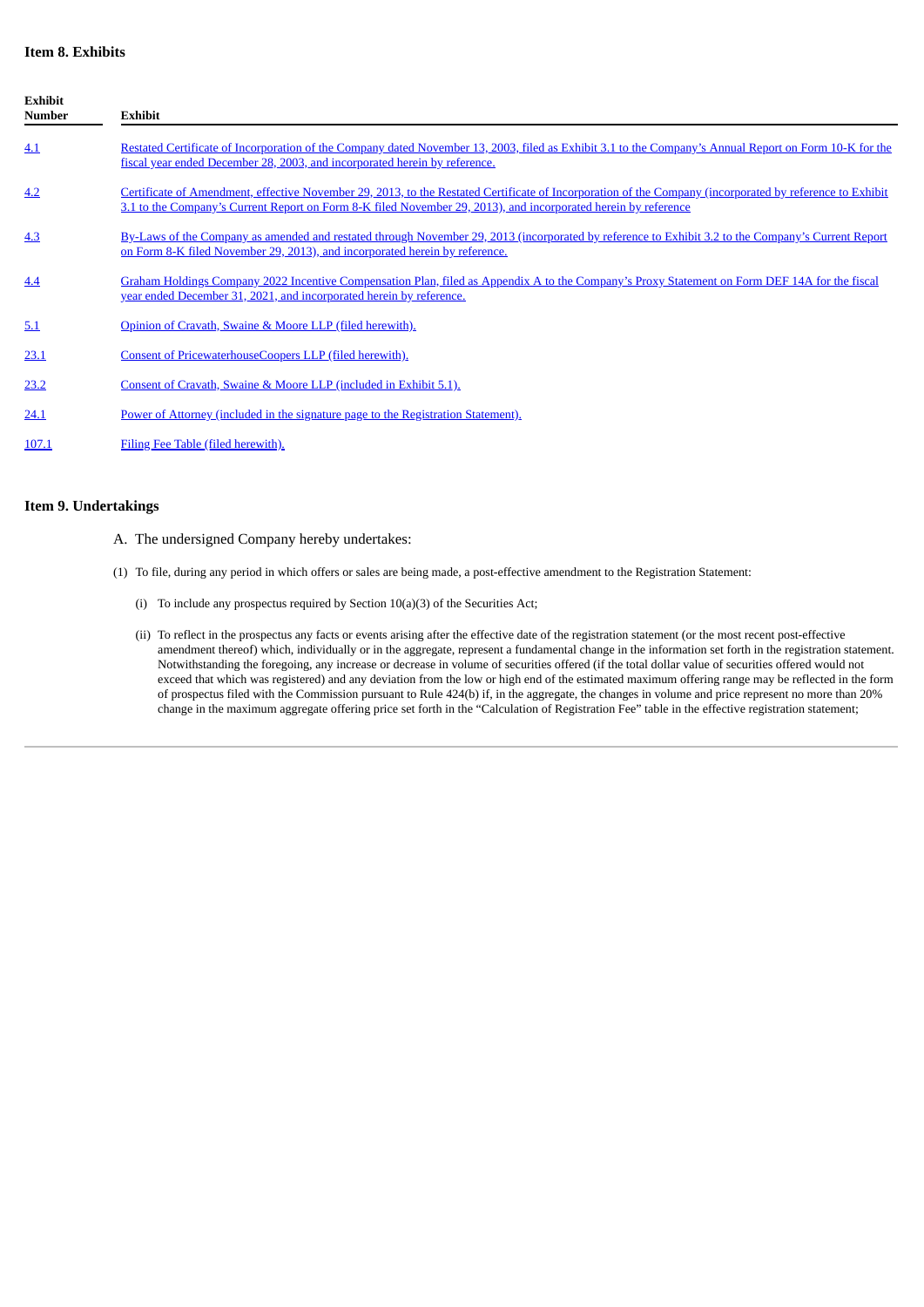(iii) To include any material information with respect to the plan of distribution not previously disclosed in the registration statement or any material change to such information in the registration statement;

*provided, however*, that paragraphs  $(A)(1)(i)$  and  $(A)(1)(ii)$  of this section do not apply if the registration statement is on Form S-8, and the information required to be included in a post-effective amendment by those paragraphs is contained in reports filed with or furnished to the Commission by the Company pursuant to Section 13 or Section 15(d) of the Exchange Act that are incorporated by reference in the Registration Statement;

- (2) That, for the purpose of determining any liability under the Securities Act, each such post-effective amendment shall be deemed to be a new registration statement relating to the securities offered therein, and the offering of such securities at that time shall be deemed to be the initial bona fide offering thereof; and
- (3) To remove from registration by means of a post-effective amendment any of the securities being registered which remain unsold at the termination of the offering.

B. The undersigned Company hereby undertakes that, for purposes of determining any liability under the Securities Act, each filing of the Company's annual report pursuant to Section 13(a) or Section 15(d) of the Exchange Act (and, where applicable, each filing of an employee benefit plan's annual report pursuant to Section 15(d) of the Exchange Act) that is incorporated by reference in the registration statement shall be deemed to be a new registration statement relating to the securities offered therein, and the offering of such securities at that time shall be deemed to be the initial bona fide offering thereof.

C. Insofar as indemnification for liabilities arising under the Securities Act may be permitted to directors, officers and controlling persons of the Company pursuant to the foregoing provisions, or otherwise, the Registrant has been advised that in the opinion of the Commission such indemnification is against public policy as expressed in the Securities Act and is, therefore, unenforceable. In the event that a claim for indemnification against such liabilities (other than the payment by the Company of expenses incurred or paid by a director, officer or controlling person of the Company in the successful defense of any action, suit or proceeding) is asserted by such director, officer or controlling person in connection with the securities being registered, the Company will, unless in the opinion of its counsel the matter has been settled by controlling precedent, submit to a court of appropriate jurisdiction the question whether such indemnification by it is against public policy as expressed in the Securities Act and will be governed by the final adjudication of such issue.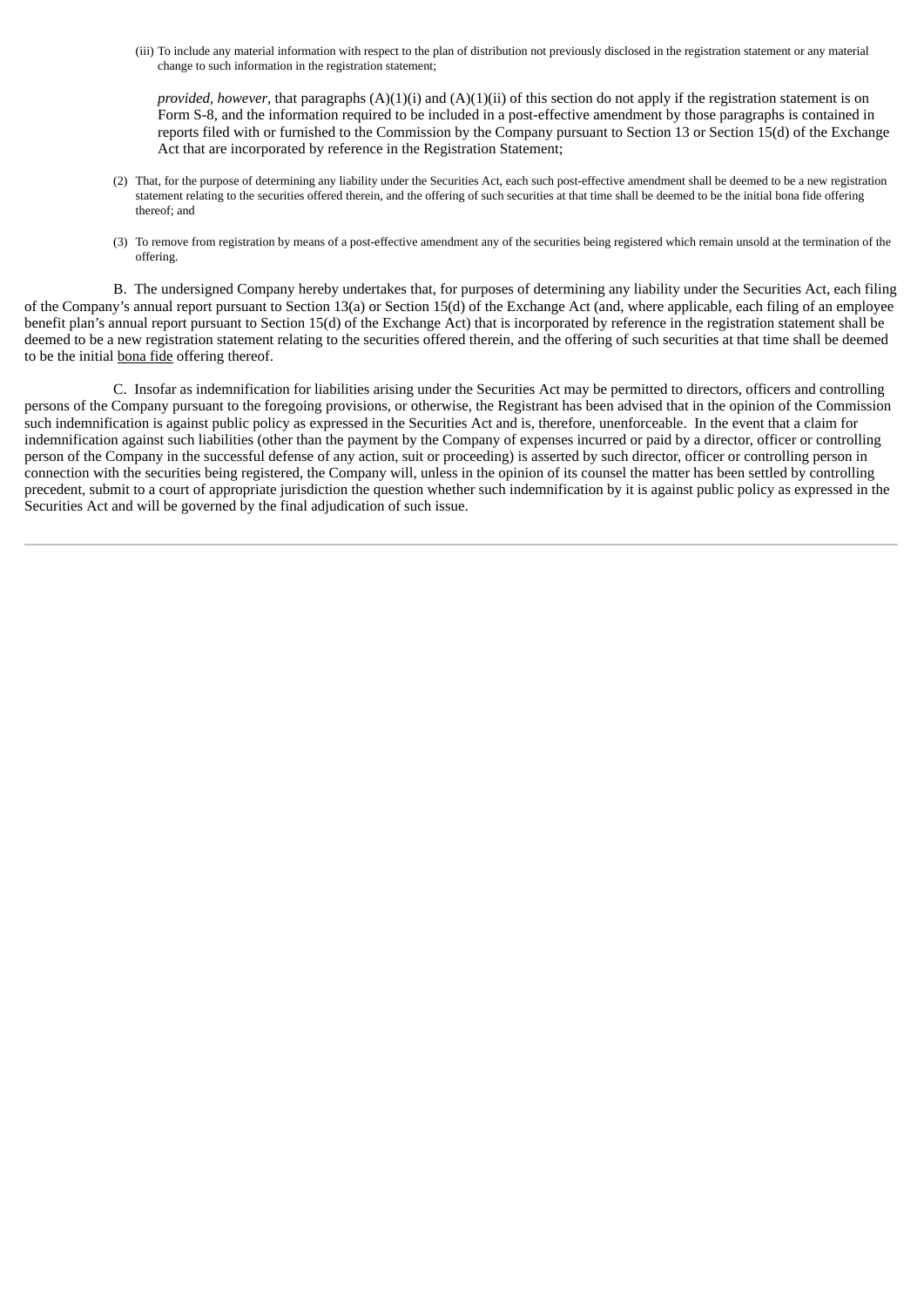# **SIGNATURES**

Pursuant to the requirements of the Securities Act, the Registrant certifies that it has reasonable grounds to believe that it meets all of the requirements for filing on Form S-8 and has duly caused the Registration Statement to be signed on its behalf by the undersigned, thereunto duly authorized, in the City of Arlington, State of Virginia, on June 22, 2022.

GRAHAM HOLDINGS COMPANY

By: /s/ Nicole M. Maddrey

Name: Nicole M. Maddrey Title: Senior Vice President, General Counsel and Secretary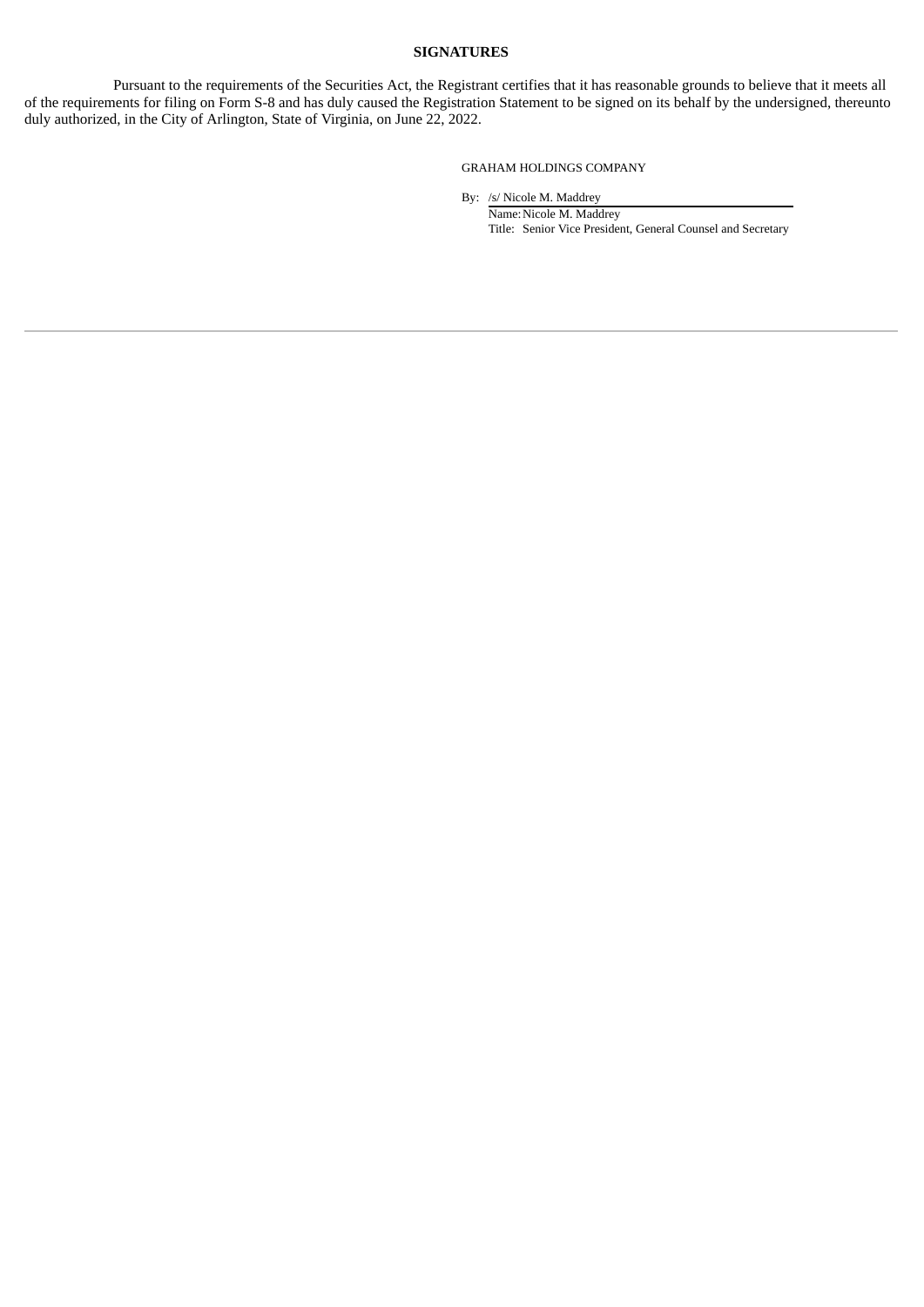#### <span id="page-7-0"></span>**POWER OF ATTORNEY**

KNOW ALL MEN BY THESE PRESENTS, that each person whose signature appears below constitutes and appoints Timothy J. O'Shaughnessy, Wallace R. Cooney and Nicole M. Maddrey and each of them, his or her true and lawful attorneys-in-fact and agents, with full power to act without the others, with full power of substitution and resubstitution, for him or her and in his or her name, place and stead, in any and all capacities, to sign any or all amendments (including post-effective amendments) and exhibits to the Registration Statement on Form S-8, and to any registration statement filed under Rule 462(b) under the Securities Act of 1933, as amended, and to file the same, with all exhibits thereto (including this power of attorney), and other documents in connection therewith, with the Securities and Exchange Commission, granting unto said attorneys-in-fact and agents, and each of them, full power and authority to do and perform each and every act and thing requisite and necessary to be done in and about the premises, as fully and to all intents and purposes as he or she might or could do in person hereby ratifying and confirming all that said attorneys-in-fact and agents or any of them, or their or his or her substitute or substitutes, may lawfully do or cause to be done by virtue hereof.

Pursuant to the requirements of the Securities Act of 1933, the Registration Statement has been signed by the following persons in the capacities and on the dates indicated.

| <b>Signatures</b>                                        | <b>Title</b>                                                                        | <b>Date</b> |  |
|----------------------------------------------------------|-------------------------------------------------------------------------------------|-------------|--|
| /s/ Donald E. Graham                                     | Chairman of the Board of Directors and Director                                     | May 5, 2022 |  |
| Donald E. Graham                                         |                                                                                     |             |  |
| /s/ Timothy J. O'Shaughnessy<br>Timothy J. O'Shaughnessy | President and Chief Executive Officer<br>(Principal Executive Officer) and Director | May 5, 2022 |  |
|                                                          |                                                                                     |             |  |
| /s/ Wallace R. Cooney                                    | Chief Financial Officer<br>(Principal Financial Officer)                            | May 5, 2022 |  |
| Wallace R. Cooney                                        |                                                                                     |             |  |
| /s/ Marcel A. Snyman                                     | <b>Chief Accounting Officer</b>                                                     | May 5, 2022 |  |
| Marcel A. Snyman                                         | (Principal Accounting Officer)                                                      |             |  |
| /s/ Tony Allen                                           | Director                                                                            | May 5, 2022 |  |
| <b>Tony Allen</b>                                        |                                                                                     |             |  |
| /s/ Christopher C. Davis                                 | Director                                                                            | May 5, 2022 |  |
| Christopher C. Davis                                     |                                                                                     |             |  |
| /s/ Thomas S. Gayner                                     | Director                                                                            | May 5, 2022 |  |
| Thomas S. Gayner                                         |                                                                                     |             |  |
| /s/ Anne M. Mulcahy                                      | Director                                                                            | May 5, 2022 |  |
| Anne M. Mulcahy                                          |                                                                                     |             |  |
| /s/ G. Richard Wagoner, Jr.                              | Director                                                                            | May 5, 2022 |  |
| G. Richard Wagoner, Jr.                                  |                                                                                     |             |  |
| /s/ Katharine Weymouth                                   | Director                                                                            | May 5, 2022 |  |
| Katharine Weymouth                                       |                                                                                     |             |  |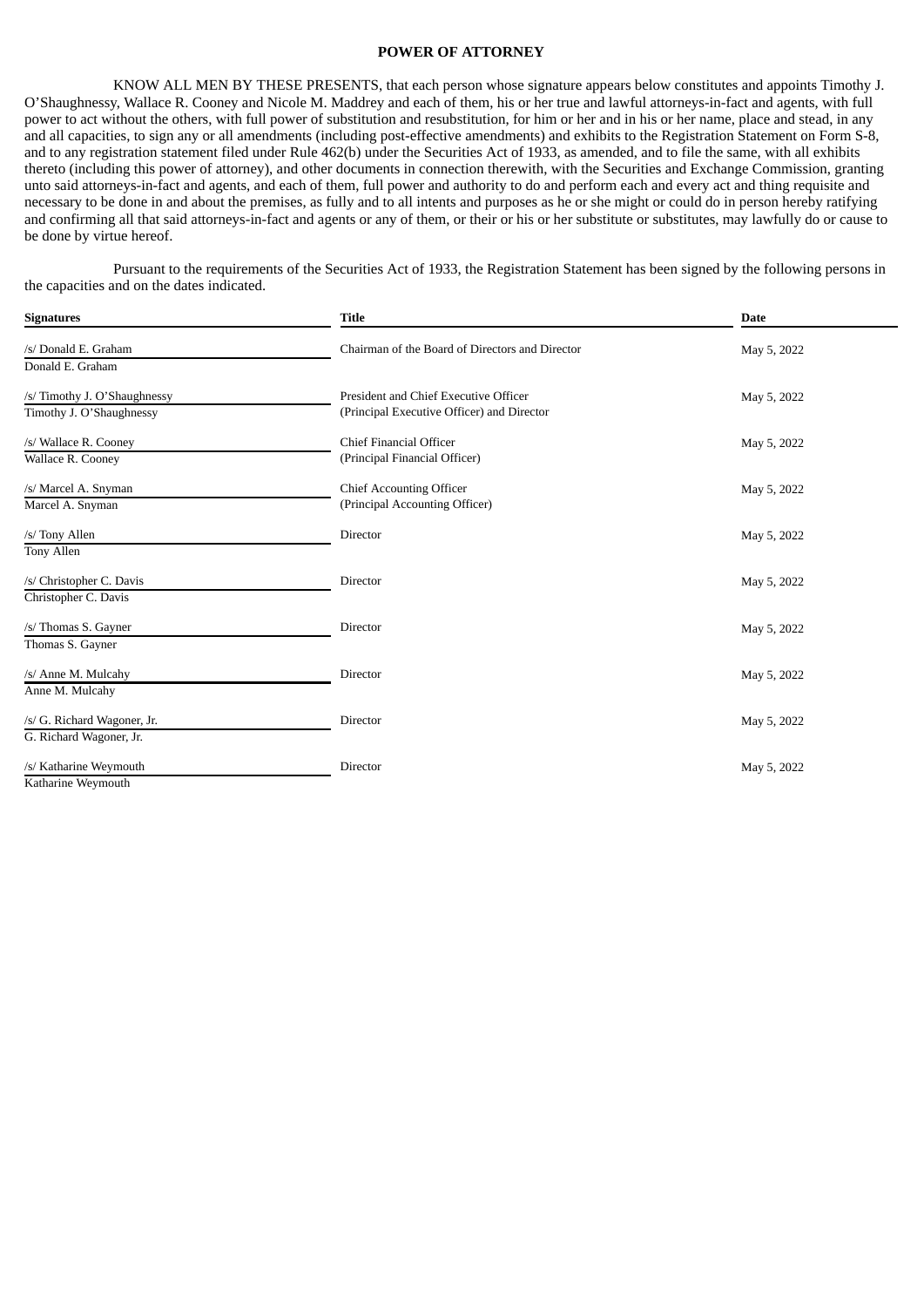# CRAVATH, SWAINE & MOORE LLP

GARY A. BORNSTEIN TIMOTHY G. CAMERON KARIN A. DEMASI DAVID S. FINKELSTEIN **RACHEL G. SKAISTIS** RACHEL G. SKAISTIS<br>PAUL H. ZUMBRO<br>ERIC W. HILFERS<br>GEORGE F. SCHOEN LAUREN ANGELILLI **TATIANA LAPUSHCHIK** ATIANA LAPUSHCHIA<br>ALYSSA K. CAPLES<br>MINH VAN NGO<br>KEVIN J. ORSINI<br>MATTHEW MORREALE JOHN D. BURETTA J. WESLEY EARNHARDT **YONATAN FUEN** TONATAN EVEN<br>BENJAMIN GRUENSTEIN<br>JOSEPH D. ZAVAGLIA<br>STEPHEN M. KESSING LAUREN A. MOSKOWITZ J. LEONARD TETI  $\ddot{u}$ **J. LEONARD TETI, IT**<br>D. SCOTT BENNETT<br>CHRISTOPHER K. FARGO

**WORLDWIDE PLAZA** 825 EIGHTH AVENUE NEW YORK, NY 10019-7475

TELEPHONE: +1-212-474-1000 FACSIMILE: +1-212-474-3700

> CITYPOINT CHEROPEMAKER STREET<br>LONDON EC2Y 9HR<br>TELEPHONE: +44-20-7453-1000<br>FACSIMILE: +44-20-7460-1150

DAVID M. STUART<br>AARON M. GRUBER O. KEITH HALLAM, III OMID H. NASAB DAMARIS HERNÁNDEZ DAMARIS HERNANDEZ<br>JONATHAN J. KATZ<br>DAVID L. PORTILLA<br>RORY A. LERARIS<br>MARGARET T. SEGALL DANIEL K. ZACH NICHOLAS A. DORSEY MICHOLAS A. DONSE<br>VANESSA A. LAVELY<br>G.J. LIGELIS JR.<br>MICHAEL E. MARIANI LAUREN R. KENNEDY SASHA ROSENTHAL-LARREA MICHAEL P. ADDIS<br>JUSTIN C. CLARKE<br>SHARONMOYEE GOSWAMI<br>C. DANIEL HAAREN **EVAN MEHRAN NORRIS** LAUREN M. ROSENBERG<br>MICHAEL L. ARNOLD MICHAEL L ARNOLD<br>HEATHER A. BENJAMIN<br>MATTHEW J. BOBBY<br>DANIEL J. CERQUEIRA

LEXANDRA C. DENNING HELAM GEBREMARIAM MATTHEW G. JONES MATTHEW M. KELLY DAVID H. KORN BRITTANY L. SUKIENNIK ANDREW M. WARK DOUGLAS DOLAN SANJAY MURTI BETHANY A. PFALZGRAF<br>MATTHEW L. PLOSZEK ARVIND RAVICHANDRAN

**PARTNER EMERITUS** SAMUEL C. BUTLER

OF COUNSEL<br>CHRISTOPHER J. KELLY KIMBERLEY S. DREXLER LILLIAN S. GROSSBARD KIMBERLY A. GROUSSET AMBERLT A. GROUSS<br>ANDREI HARASYMIAK<br>JESSE M. WEISS<br>MICHAEL J. ZAKEN

June 22, 2022

Graham Holdings Company Registration Statement on Form S-8

Ladies and Gentlemen:

We have acted as counsel for Graham Holdings Company, a Delaware corporation (the "Company"), in connection with the registration statement on Form S-8 (the "Registration Statement"), filed by the Company with the Securities and Exchange Commission (the "Commission") under the Securities Act of 1933, as amended (the "Securities Act"), relating to the 500,000 shares of the Company's Class B common stock, par value \$0.01 per share (the "Shares"), issuable pursuant to the Graham Holdings Company 2022 Incentive Compensation Plan (the "2022 Plan").

In that connection, we have examined originals, or copies certified or otherwise identified to our satisfaction, of such documents, corporate records and other instruments as we have deemed necessary or appropriate for the purposes of this opinion, including, without limitation: (a) Restated Certificate of Incorporation of the Company, as amended; (b) the Amended and Restated By-laws of the Company; (c) certain resolutions adopted by the Board of Directors of the Company; and (d) the 2022 Plan.

In rendering our opinion, we have assumed the genuineness of all signatures, the legal capacity of all natural persons, the authenticity of all documents submitted to us as originals, the conformity to original documents of all documents submitted to us as certified, conformed or photostatic copies and the authenticity of the originals of such latter documents. As to all questions of fact material to this opinion that have not been independently established, we have relied upon certificates or comparable documents of officers and representatives of the Company.

<span id="page-8-0"></span>JOHN W. WHITE<br>EVAN R. CHESLER STEPHEN L. GORDON ROBERT H. BARON CHRISTINE A. VARNEY CHRISTINE A. VARNET<br>PETER T. BARBUR<br>MICHAEL S. GOLDMAN<br>RICHARD HALL STEPHEN L. BURNS KATHERINE B. FORREST KATHERINE B. FORREST<br>KEITH R. HUMMEL<br>DAVID J. KAPPOS<br>DANIEL SLIFKIN<br>ROBERT I. TOWNSEND, III<br>PHILIP J. BOECKMAN RONALD E. CREAMER JR. WILLIAM V. FOGG FAIZA I SAFED FAIZA J, SAEED<br>THOMAS E, DUNN<br>MARK I, GREENE<br>DAVID R, MARRIOTT MICHAEL A. PASKIN MICHAEL A. PASNIN<br>ANDREW J. PITTS<br>MICHAEL T. REYNOLDS<br>ANTONY L. RYAN<br>GEORGE E. ZOBITZ<br>QEORGE A. STEPHANAKIS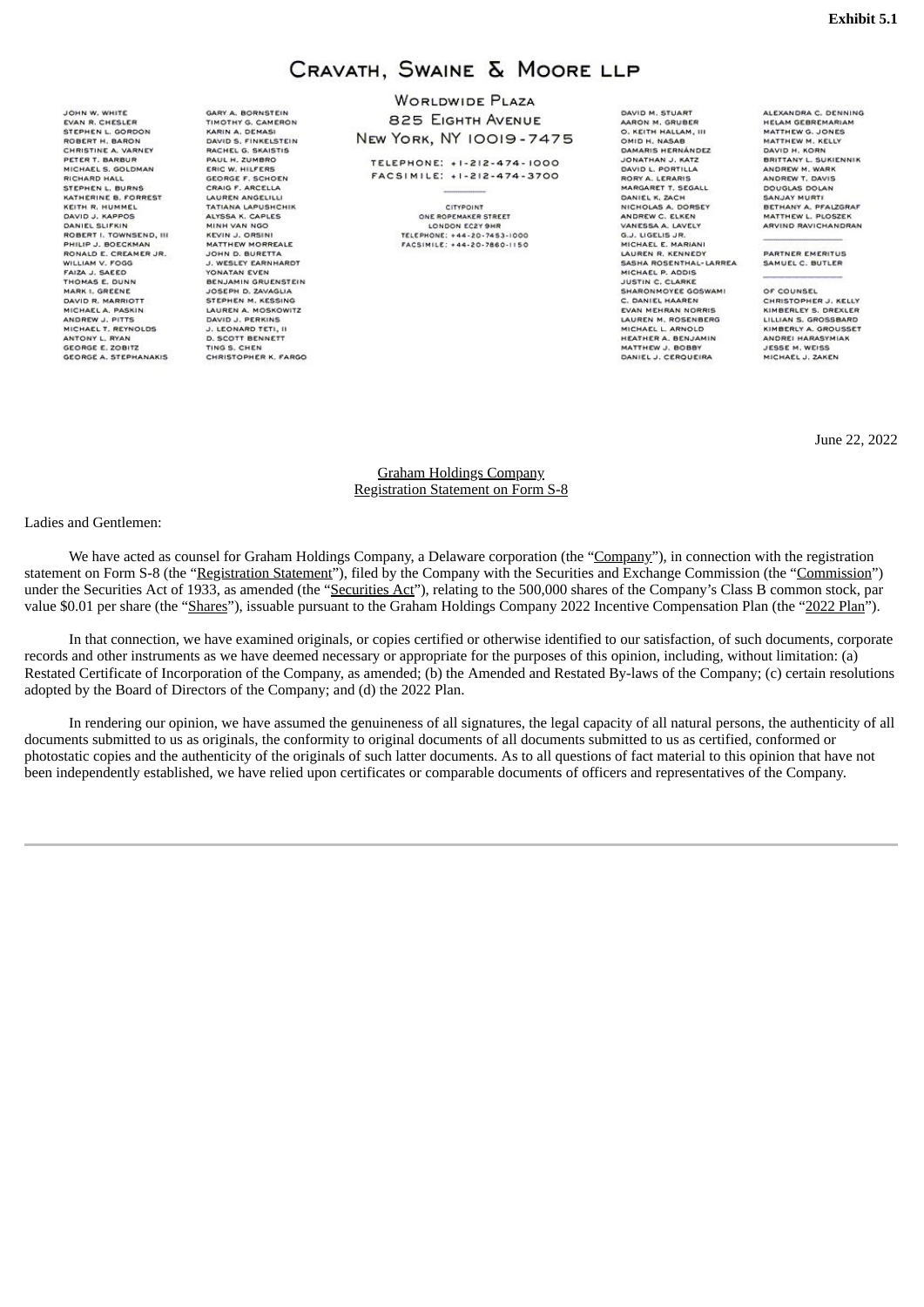Based on the foregoing and in reliance thereon, and subject to compliance with applicable state securities laws, we are of opinion that the Shares when, and if, issued pursuant to the terms of the 2022 Plan will be validly issued, fully paid and non-assessable.

We are admitted to practice in the State of New York, and we express no opinion as to matters governed by any laws other than the General Corporation Law of the State of Delaware and the Federal laws of the United States of America. The reference and limitation to "General Corporation Law of the State of Delaware" includes the statutory provisions and all applicable provisions of the Delaware Constitution and reported judicial decisions interpreting these laws.

We hereby consent to the filing of this opinion with the Commission as Exhibit 5.1 to the Registration Statement. In giving this consent, we do not thereby admit that we are included in the category of persons whose consent is required under Section 7 of the Securities Act or the rules and regulations of the Commission.

> Very truly yours, /s/ Cravath, Swaine & Moore LLP

Graham Holdings Company 1300 North 17th Street Arlington, VA 22209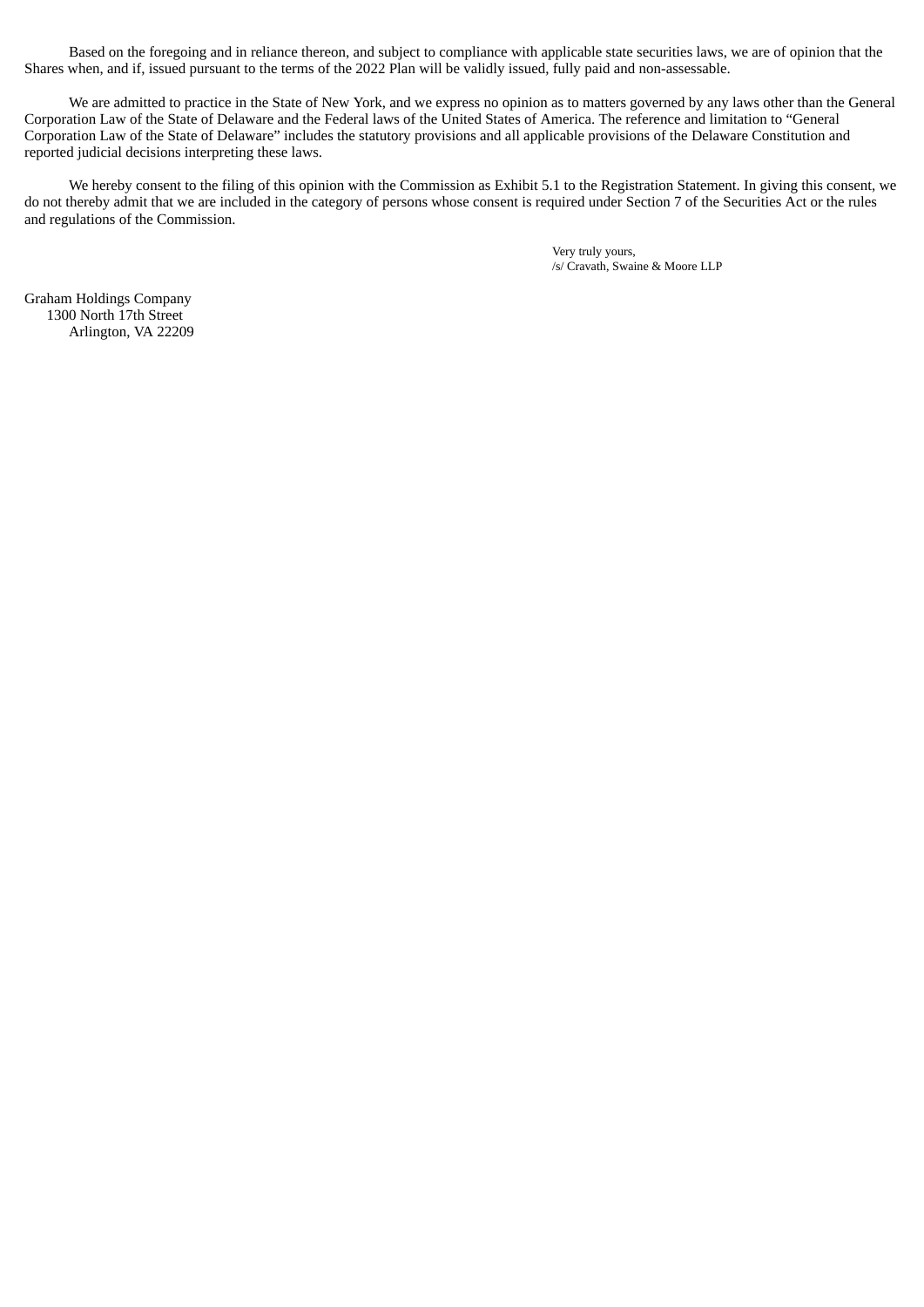# CONSENT OF INDEPENDENT REGISTERED PUBLIC ACCOUNTING FIRM

<span id="page-10-0"></span>We hereby consent to the incorporation by reference in this Registration Statement on Form S-8 of Graham Holdings Company of our report dated February 25, 2022 relating to the financial statements and the effectiveness of internal control over financial reporting, which appears in Graham Holdings Company's Annual Report on Form 10-K for the year ended December 31, 2021.

/s/ PricewaterhouseCoopers LLP Washington, District of Columbia June 22, 2022